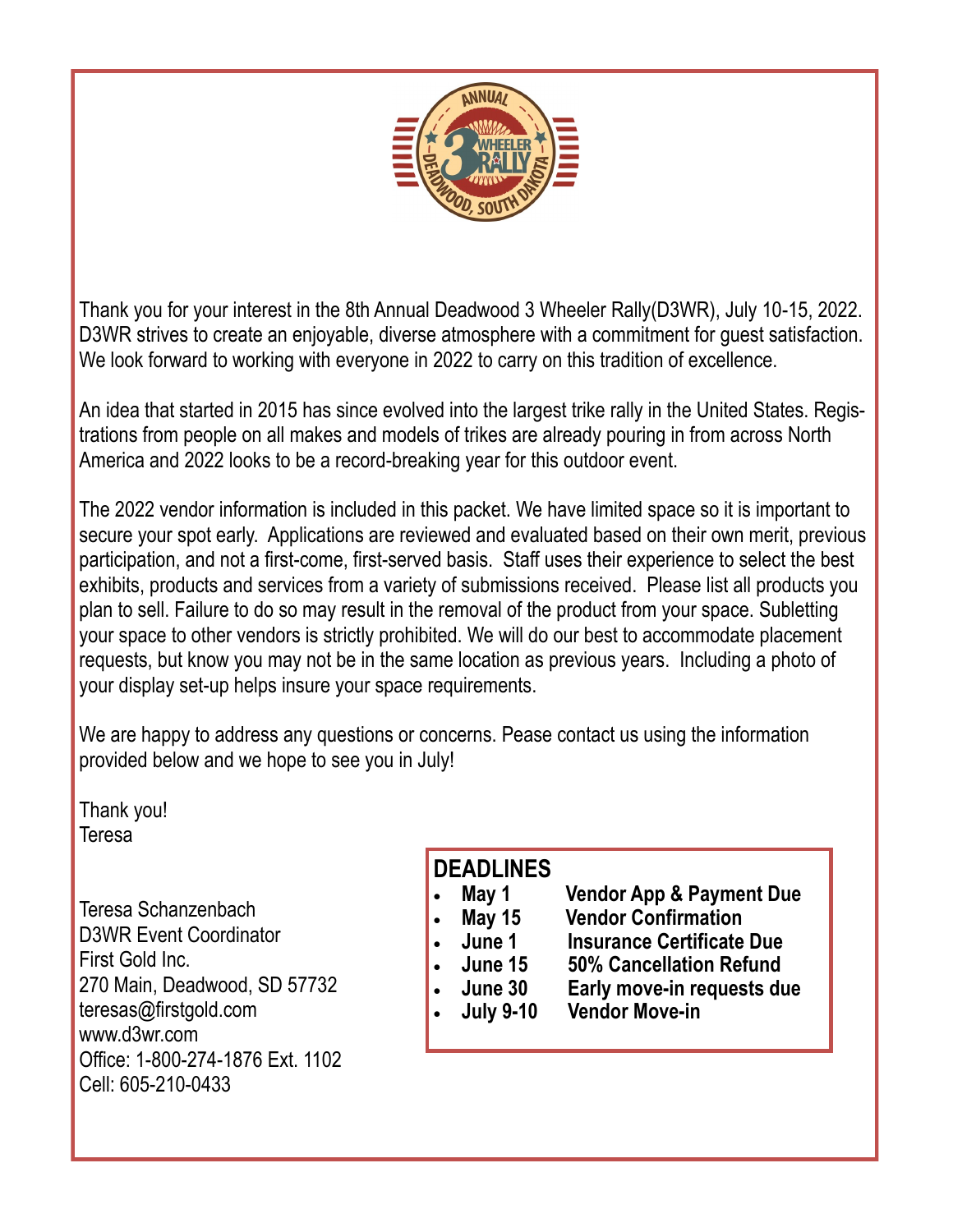# **Deadwood 3 Wheeler Rally @ 15 '76 Drive, Deadwood, SD July 10 -15, 2022 Outdoor Vendor Policies**

# **Set-up Dates:**

**Saturday, July 9: Noon to 7 pm Sunday, July 10: 7 am to 10 am NOTE: Vendors must be set up and operational by 2 pm on Sunday, July 10th.**

## **Vending Dates & Times:**

Sun. July 10: 2 pm to 7 pm/Vendor Poker Run 3 pm to 6 pm Mon. thru Wed., July 11 - 13: 9 am to 6 pm Thurs. July 14: 9 am to 4 pm **Earlier/later vending hours are permitted but must be posted. Security provided 7 pm to 7 am Sat.– Thurs.**

## **Break-down Dates & Times:**

Absolutely NO tear down prior to 4 pm on Thursday, July 14th. You must have everything removed from your space and out of the Deadwood Event Complex by Noon on Friday, July 15th.

## **Vendor Payment: \$100-\$400**

Full payment to "First Gold Inc." must accompany your returned vendor application and documents. Visa, Master-Card, Discover, cashier's checks or money orders will be accepted. **Application deadline is May 1, 2022. Payments will not be processed until May 15th when the selection process is complete.**

# **Vendor Activities**

In order for a successful event, we ask that you obey the following guidelines: Vendors may not sell any merchandise outside of their assigned space. Subleasing of vendor space is not allowed. Any changes to the original application or product/services being sold must have prior approval. Any merchandise displaying foul language or obscenity must be approved in writing in advance of the event. Sale of knives, swords or any other weapons must be approved in writing by D3WR. Vendors must secure knives, swords of any other weapons from public access. ABSOLUTELY NO FIREARM SALES WILL BE PERMITTED. All vendors will obey pertinent fire and safety codes, laws, ordinances and regulations by the City of Deadwood, State of SD. Only RV's/trailer pullouts that are a direct part of your vendor activity may remain in the Deadwood Event Complex.

# **Trash Removal**

Vendors are responsible for cleaning up the area in and around their vending space throughout the rally. All trash should be deposited in the proper receptacles.

#### **Licensing & Regulations**

Each individual business setting up in the Deadwood Event Complex during the rally is required to have a valid South Dakota Tax ID Number and must be compliant with SD Taxation and Revenue.

Lawrence County and the State of SD require vendors to collect and remit sales tax. If you do not have a current permit, please go to https://apps.sd.gov/rv23cedar/ main/main.aspx to obtain the form you need or for further info.

#### **Vendor Tent Requirements**

Due to the power and water lines in the Deadwood Event Complex **TENT STAKES ARE STRICTLY PROHIBITED**. Please use sand bags or water buckets to secure your tent.

## **Cancellations**

Should cancellation of the vendor application/contract become necessary, 50% of the application fees will be refunded prior to June 15th. No fees will be refunded if cancelled less after June 15, 2022. All cancellations must be in writing and submitted to the D3WR Event Coordinator at First Gold Inc. 270 Main, Deadwood, SD 57732

#### **Electrical Service**

Electricity is available on a limited basis. You are not guaranteed the number or type of outlets you request however we will make every effort to accommodate you. Only 120 volt outlets are available. If you require something larger please make plans to provide your own electrical source. You must provide your own power cords.

#### **Vendor Packages**

If merchandise is shipped to our location please call 605-717-7174 to make arrangements for delivery.

#### **Vendor Vehicle Parking**

There will be designated Vendor parking.in the rodeo arena. RV Parking is not available in the Deadwood Event Complex unless part of your vending business.

#### **Liability Insurance**

Vendors are responsible for obtaining liability insurance and is due on June 1st. A signed **Waiver of Liability and Hold Harmless Agreement,** (found in this packet) must be signed and returned with the application.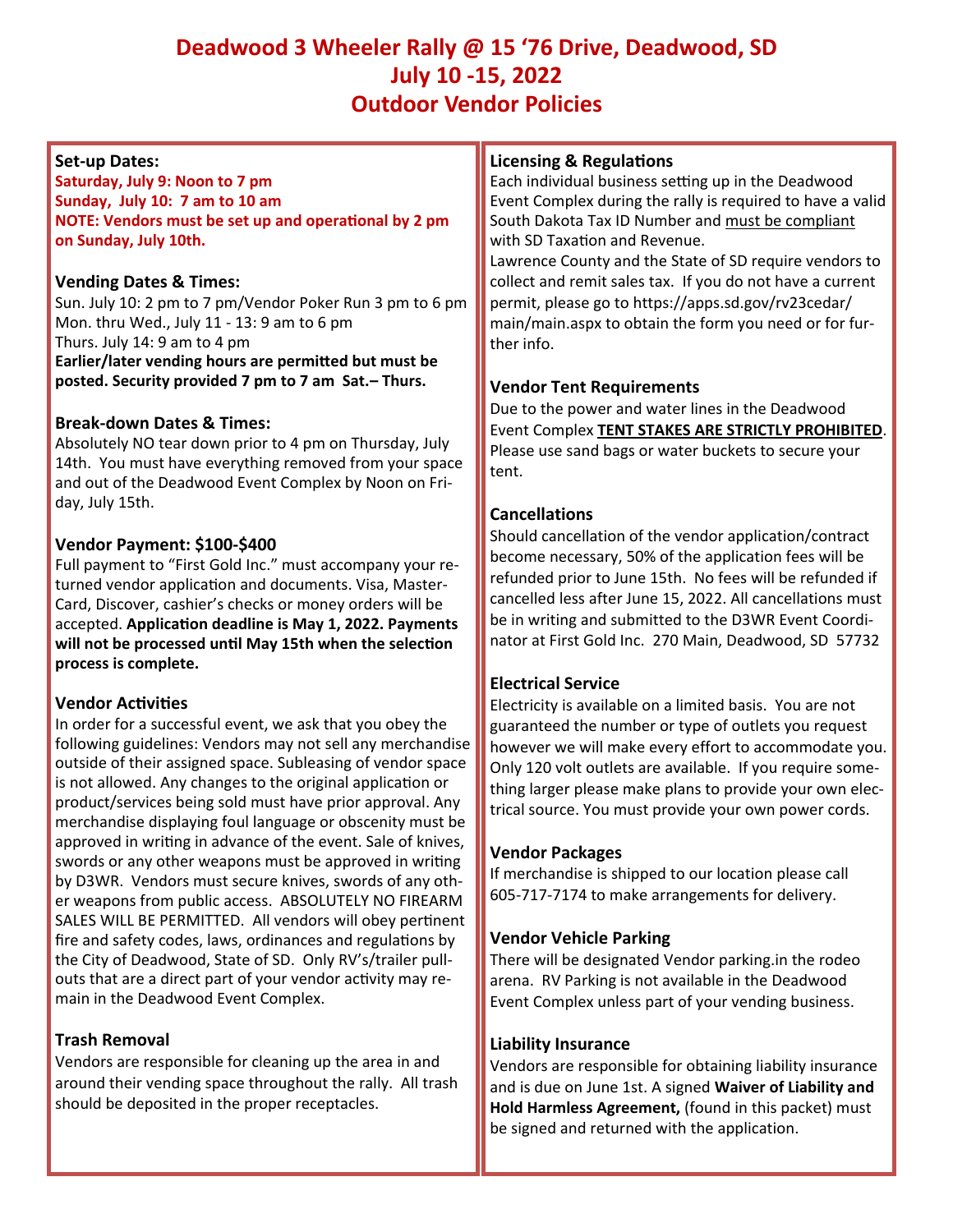# **2022 Deadwood 3 Wheeler Rally Vendor Application/Contract**

Please complete and return with payment and a signed Waiver of Liability Agreement

| Type of Vendor (check all that apply)                                                                                                                                      |       |
|----------------------------------------------------------------------------------------------------------------------------------------------------------------------------|-------|
| ________ T-Shirts ________Apparel ________Patch Sewing _______Leather _______Eyewear _______Jewelry                                                                        |       |
| List All Items for Sale (any item not listed will not be allowed for sale in your booth):                                                                                  |       |
|                                                                                                                                                                            |       |
|                                                                                                                                                                            |       |
|                                                                                                                                                                            |       |
|                                                                                                                                                                            |       |
| I understand that Deadwood 3 Wheeler Rally is a Registered Mark in South Dakota. Use by all others is prohibited<br>without written permission. _______ Initial Here       |       |
| Are you using the Mark of Deadwood 3 Wheeler Rally in your merchandise? Yes                                                                                                | No If |
| you checked yes you are required to submit your design to teresas@firstgold.com for approval.                                                                              |       |
| Application deadline to be a Vendor at the Deadwood 3 Wheeler Rally is May 1, 2022                                                                                         |       |
| Questions about the application and the vending area can be directed to:                                                                                                   |       |
| Teresas@firstgold.com                                                                                                                                                      |       |
| 800-274-1876 x. 1102 or 605-717-7174                                                                                                                                       |       |
| Note: When all required forms and payments have been received and processed, D3WR will promote your<br>goods/services on the 3 Wheeler Rally Facebook Page and on d3wr.com |       |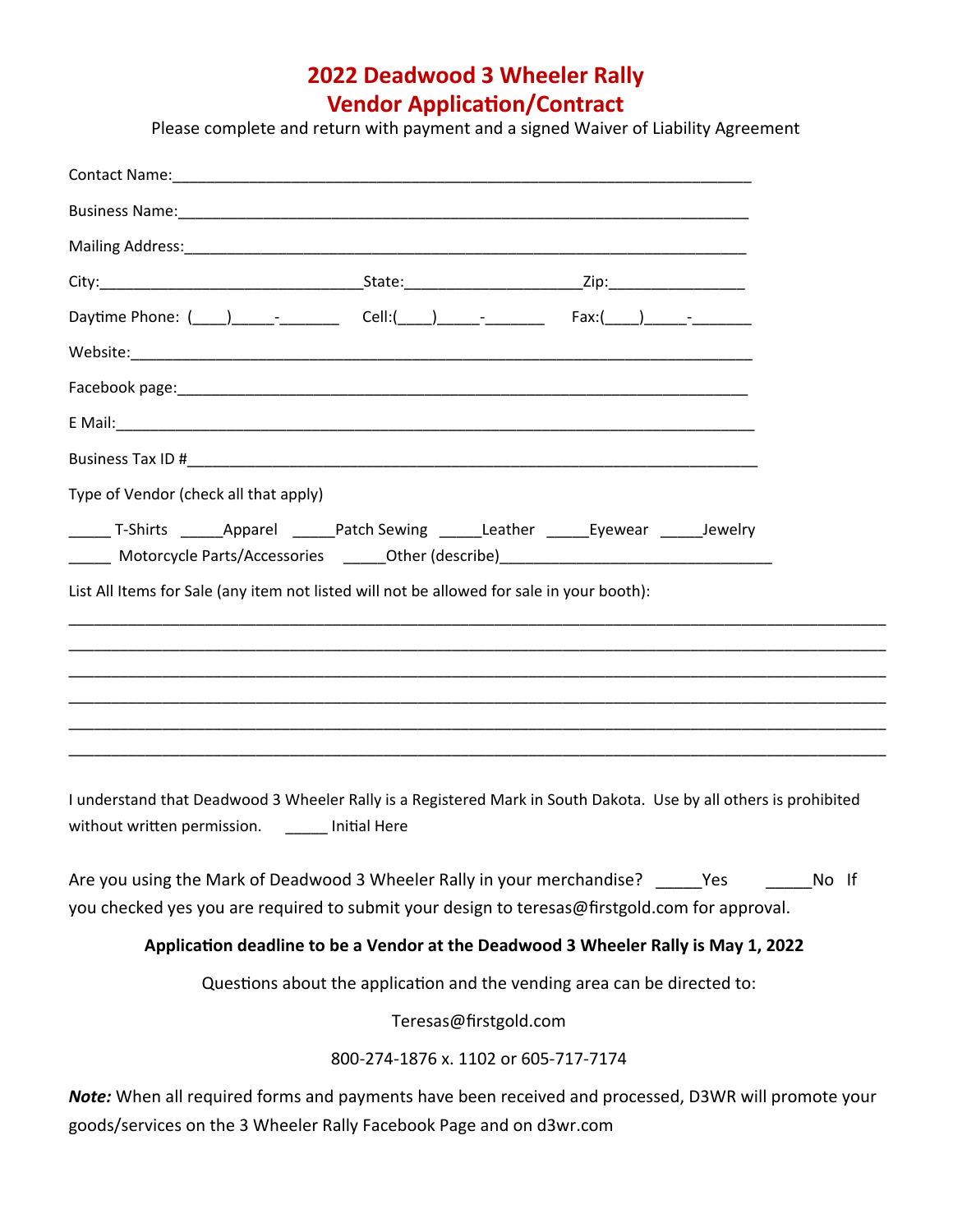#### **Payment:**

The following forms of payment will be accepted: Visa, MasterCard, Discover, Cashier's Check or Money Order, **Payable to First Gold, Inc.** No vendor booths will be held without a complete application, a signed Waiver of Liability and Hold Harmless Agreement, proof of a South Dakota Sales Tax license and receipt of payment in full. No Refunds will be given after June 15, 2022.

#### **Outdoor Booth:**

Please include any trailer hitches or awnings in the size of your requested space. Due to space limitations, only the space paid for will be allotted for vending. Prices include all days of vending, and activities associated with the rally.

| Please describe the space you require to vend                     |         | Tent (Tent stakes are strictly prohibited.) |
|-------------------------------------------------------------------|---------|---------------------------------------------|
| Over 10x30 @ \$450<br>Which are you using for your outdoor booth? | Trailer |                                             |
| 10x30 @ \$400                                                     |         |                                             |
| 10X25 @ \$350                                                     |         |                                             |
| 10x20@ \$250                                                      |         |                                             |
| 10x15 @ \$200                                                     |         |                                             |
| 10x10@ \$150                                                      |         |                                             |

Do you need Electricity? The Same No Comment: Electricity is available on a limited basis. You are not guaranteed the number of outlets you request. Please note only 110 volt/20 amp outlets are available. If you require more amperage, please make plans to provide your own electrical source.

\_\_\_\_\_\_\_\_\_\_\_\_\_\_\_\_\_\_\_\_\_\_\_\_\_\_\_\_\_\_\_\_\_\_\_\_\_\_\_\_\_\_\_\_\_\_\_\_\_\_\_\_\_\_\_\_\_\_\_\_\_\_\_\_\_\_\_\_\_\_\_\_\_\_\_\_\_\_\_\_\_\_\_\_\_\_\_\_\_\_\_\_\_\_\_\_\_

My signature states the business name listed is the vending business and will vend only the listed items above at the Deadwood 3 Wheeler Rally (absolutely no subleasing is allowed.) Additionally, I have read, understand, and will abide by ALL of the attached policies.

 \_\_\_\_\_\_\_\_\_\_\_\_\_\_\_\_\_\_\_\_\_\_\_\_\_\_\_\_\_\_\_\_\_\_\_\_\_\_\_\_ \_\_\_\_\_\_\_\_\_\_\_\_\_\_\_\_\_\_\_\_\_\_\_\_\_\_\_\_\_\_\_\_\_\_ Vendor Signature **Business Name Business Name**  \_\_\_\_\_\_\_\_\_\_\_\_\_\_\_\_\_\_\_\_\_\_\_\_\_\_\_\_\_\_\_\_\_\_\_\_\_\_\_\_ \_\_\_\_\_\_\_\_\_\_\_\_\_\_\_\_\_\_\_\_\_\_\_\_\_\_\_\_\_\_\_\_\_\_ Printed Name Date

Your application will not be accepted unless it is accompanied by payment in full (Credit Card, Cashier's Check or Money Order) and ALL required information as outlined in the application. Payment will be held and not be processed before May 15, 2022. For questions or concerns contact Teresa at: 1-605-717-7174

|                                                                                                                                                                                                                               | Expiration Date /                                                                                                          |
|-------------------------------------------------------------------------------------------------------------------------------------------------------------------------------------------------------------------------------|----------------------------------------------------------------------------------------------------------------------------|
| Zip Code________________________                                                                                                                                                                                              | Total Amount \$____________________(U.S)                                                                                   |
| Signature and the state of the state of the state of the state of the state of the state of the state of the state of the state of the state of the state of the state of the state of the state of the state of the state of | Date:                                                                                                                      |
| If paying by check mail to:<br>D3WR/First Gold Inc.<br>270 Main<br>Deadwood, SD 57732                                                                                                                                         | If paying by credit card you can<br>scan the documents and email to:<br>Teresas@firstgold.com<br>or Fax to: 1-866-206-1314 |